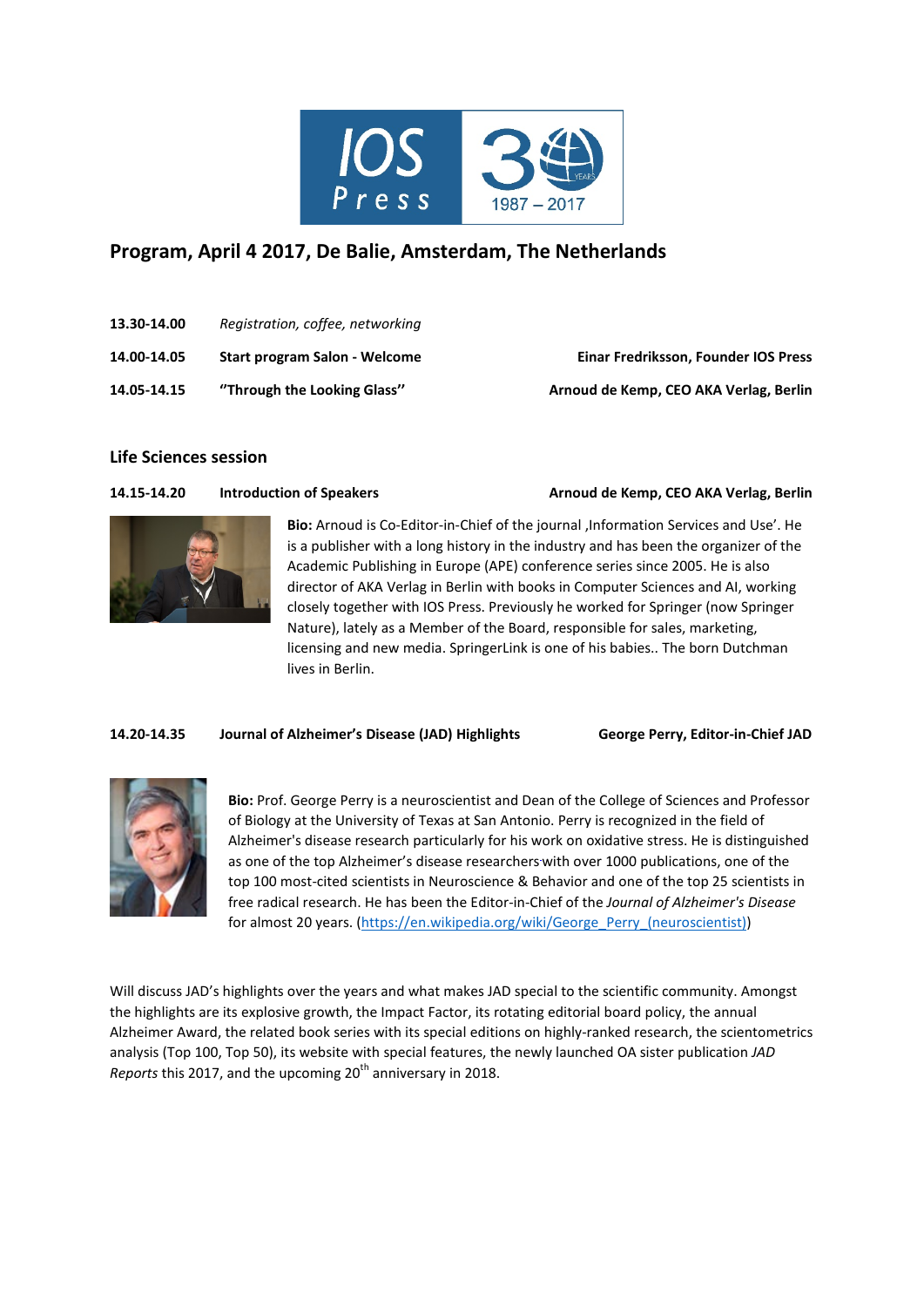**14.35-14.50 Altmetrics Aaron Sorensen, ÜberResearch, Scientometrics Editor JAD**



**Bio**: Aaron Sorensen is the Bibliometrics Engagement Leader for ÜberResearch. Before this, he worked at Temple University School of Medicine where his research centered on the analysis of large datasets to gain an understanding of the roles collaboration and competition play within the context of scientific discovery. Prior to Temple, Aaron held similar positions at Johns Hopkins University, GE Healthcare, Collexis, and Elsevier. Aaron currently serves as the inaugural Scientometrics Editor for the *Journal of Alzheimer's Disease* and lives with his family in Philadelphia, PA, in the USA.

Will discuss altmetrics as a new measurement for analyzing the impact of breaking research results. Citations may take up to a year to be representative of how impactful a work is on the scientific community, but immediate impact may be measured by prominence in news outlets and social media. Whether altmetrics accurately predict a paper's relevancy with the research community is currently under exploration, for instance in this recent paper regarding Altmetric's highest measured papers in Parkinson's Disease: [http://content.iospress.com/articles/journal-of-parkinsons-disease/jpd179000.](http://content.iospress.com/articles/journal-of-parkinsons-disease/jpd179000) 

# **14.50-15.05 The Reproducibility Crisis in Biomedical Research Tim Clark, Assistant Professor of Neurology at Harvard Medical School**



**Bio:** Tim Clark, Ph.D., is a researcher in biomedical informatics and computer science. He is Assistant Professor of Neurology at Harvard Medical School, Director of Informatics at the MassGeneral Institute for Neurodegenerative Disease, and co-director of the Data and Statistics Core at the Massachusetts Alzheimer Disease Research Center. His research focuses on computational target discovery, evidence networks, and reproducibility.

Will discuss computational approaches to resolving the reproducibility crisis in biomedical research, including the role of data citation and formal graph models of evidence, and will discuss work he leads at the Center for Alzheimer's Therapeutic Science incorporating some of these ideas.

### **15.05-15.20 Euretos' Knowledge Platform Arie Baak, Co-Founder Euretos**



**Bio:** Arie Baak is co-founder of Euretos, a company that enables researchers at world leading pharma, biotech and academic institutions to accelerate life sciences research. For over 20 years, Arie has been deeply involved in big data analytics solutions in the high performance mobile telecoms & internet infrastructure market. For the past 5 years, he has been focusing on translating this experience in the development of productized analytics solutions to support life scientists in their R&D efforts.

Will discuss the main philosophy behind Euretos' Knowledge Platform: How can the integration of millions of biological annotations be leveraged to discover more effectively the molecular mechanisms underlying biological phenomena such as disorders?

| 15.20-15.40 | <b>Discussion</b>   |  |
|-------------|---------------------|--|
| 15.40-16.00 | <b>Coffee break</b> |  |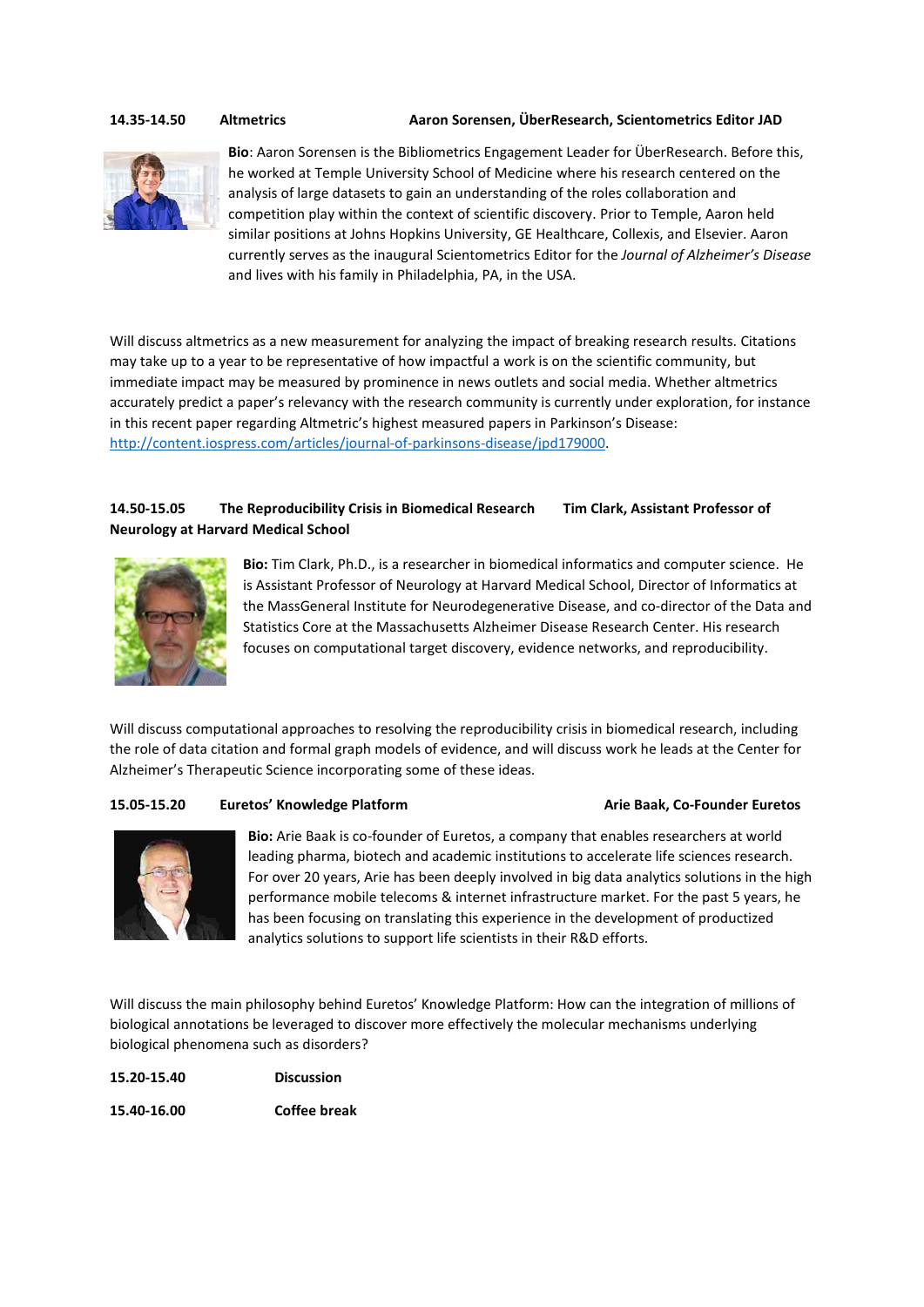### **AI and Data Science session**

### **16.00 Opening of AI and Data Science Session Einar Fredriksson, Founder IOS Press**

**16.05 Introduction of Speakers Patrick Martinent, CTO Newgen**



**Bio:** Patrick Martinent is a technical leader and product architect, with experience in retail, enterprise workflows and publishing. He has built and sold a number of companies around outsourcing, linux, and cloud computing. He recently sold his cloud computing company and has joined the executive team at Newgen to spearhead product innovation and development in publishing. Patrick lives in Chennai, South India, with his wife and two teenage daughters. Currently he is exploring machine learning applications in the scholarly publishing domain.

### **16.10-16.25 The Semantic Web Frank van Harmelen, VU, Amsterdam**

**Bio:** Frank van Harmelen is a Professor in Knowledge Representation & Reasoning in the Computer Science department (Faculty of Science) at the Vrije Universiteit Amsterdam. His research interests include artificial intelligence, knowledge representation and the semantic web, approximate reasoning and Medical Protocols. He was one of the codesigners of the Web Ontology Language (OWL) and the Ontology Inference Layer (OIL), and has published books on meta-level inference, on knowledge-based systems, and on the Semantic Web.

Addresses how the Semantic Web helps improve and change scientific communications by no longer having individual 'islands' of datasets but a web of connected data, enriched with semantic annotation. This makes it easier to find, combine and reuse data from multiple sources in order to accelerate scientific discoveries.

### **16.25-16.40 The Data Shift Joost Kok, Leiden University**



**Bio**: Joost Kok is a Professor in Computer Science and also Professor in Medicine at Leiden University. He is an expert in the field of processing and analyzing data. He helps scientists to develop new treatments, aids the government in discovering potential fraudulent health insurance claims and advises the Ministry of Transport on monitoring the condition of bridges from a distance. His research is concentrated around the themes (scientific) data and model management, data mining, bioinformatics and algorithms.

Will discuss the 'Data Shift'. Not only text is published, but also data and methods. In fact, text is also data. One can distinguish different kinds of publications: person oriented (e.g. Google Scholar), data oriented (e.g. Scientific Data), method oriented (e.g openML). Prof. Dr. Kok will explain how data consumption shifts from Humans to Computers and what the consequences of this shift are. Reproducibility, Responsible Data Science and Fairness are all issues of concern.